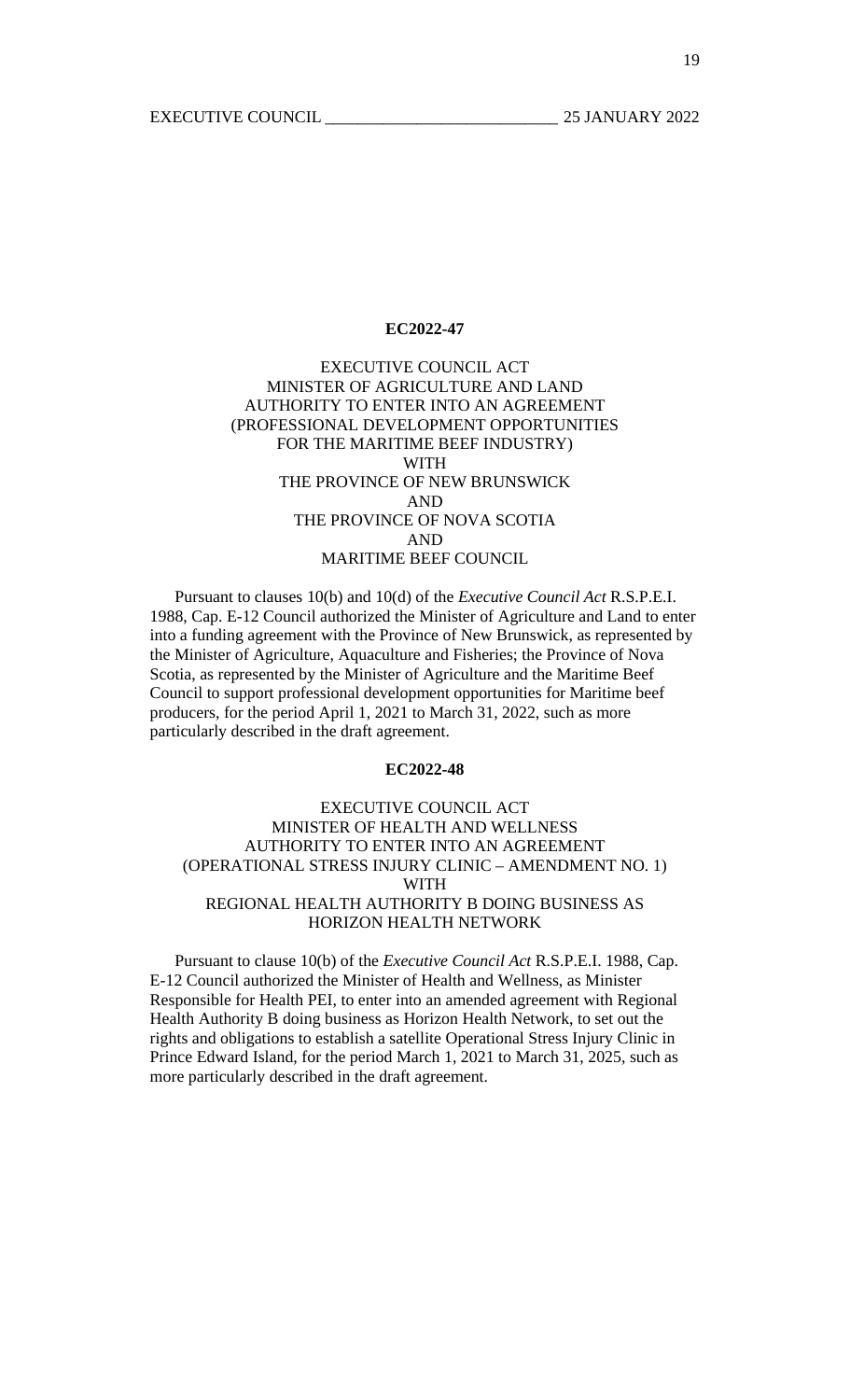## FINANCE PEI ACT REGULATIONS GORRILL PRODUCE LTD. AUTHORIZATION

 Pursuant to subsection 2(3) of the *Finance PEI Act* Regulations (EC2012- 739), Council authorized Finance PEI to provide a five-year term loan in the amount of five hundred thousand (\$500,000.00) dollars at a rate of four decimal eight (4.8%) percent to Gorrill Produce Ltd., for the purchase of capital assets on terms and conditions satisfactory to the Board of Directors of Finance PEI.

### **EC2022-50**

# FINANCE PEI ACT REGULATIONS GORRILL PRODUCE LTD. AUTHORIZATION

 Pursuant to subsection 2(3) of the *Finance PEI Act* Regulations (EC2012- 739), Council authorized Finance PEI to provide a five-year term working capital loan in the amount of five hundred thousand (\$500,000.00) dollars at a rate of four (4%) percent to Gorrill Produce Ltd., on terms and conditions satisfactory to the Board of Directors of Finance PEI.

#### **EC2022-51**

# FINANCIAL ADMINISTRATION ACT AUTHORITY TO CANCEL AND DISCLOSE CERTAIN ACCOUNTS RECEIVABLE PRINCE EDWARD ISLAND HOUSING CORPORATION

 Pursuant to subsection 26(1) of the *Financial Administration Act* R.S.P.E.I. 1988, Cap. F-9 Council authorized cancellation of six (6) accounts receivable owing to the Prince Edward Island Housing Corporation in the total amount of \$4,510.00, as of September 30, 2021.

 Further, pursuant to subsection 26.2(4) of the said *Financial Administration Act*, R.S.P.E.I. 1988, Cap. F-9 Council disclosed the following authorized cancellations:

#### **SCHEDULE** (CANCELLATIONS)

| <b>Borrower</b>            | <b>Address</b> | <b>Total Debt,</b>        |
|----------------------------|----------------|---------------------------|
|                            |                | <b>Including Interest</b> |
| Debtors under $$25,000(6)$ | Various        | \$4,510.00                |
| <b>Total</b>               |                | \$4,510.00                |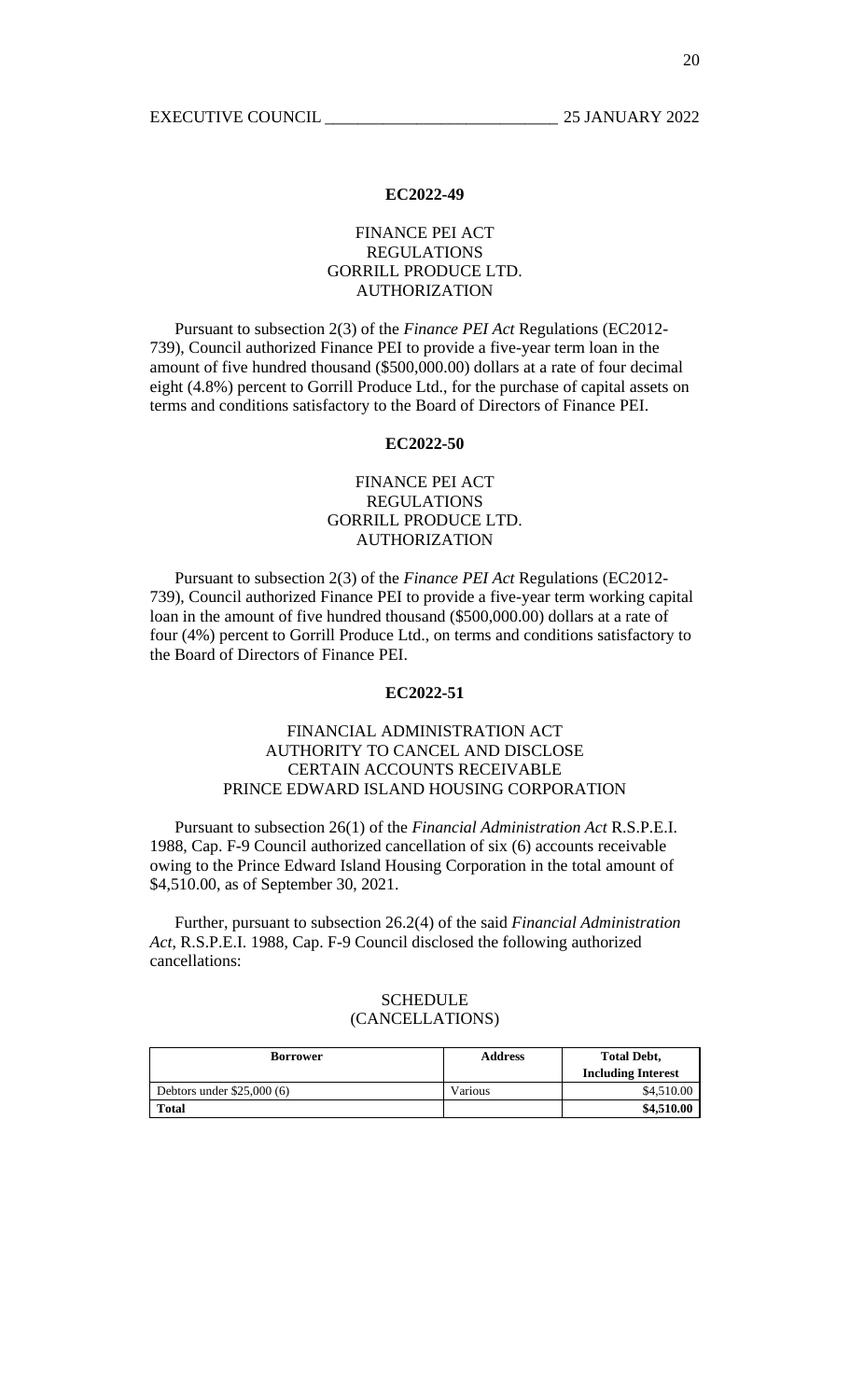## FINANCIAL ADMINISTRATION ACT AUTHORITY TO WRITE-OFF AND DISCLOSE CERTAIN ACCOUNTS RECEIVABLE PRINCE EDWARD ISLAND HOUSING CORPORATION

 Pursuant to subsection 26.1(1) of the *Financial Administration Act* R.S.P.E.I. 1988, Cap. F-9 Council authorized the write-off of fifty (50) accounts receivable owing to the Prince Edward Island Housing Corporation in the total amount \$69,955.00, as at September 30, 2021.

 Further, pursuant to subsection 26.2(4) of the *Financial Administration Act* R.S.P.E.I. 1988, Cap. F-9 Council disclosed the following authorized accounts receivable write-offs:

## SCHEDULE (WRITE-OFFS)

| <b>Debtor</b>               | <b>Address</b> | <b>Amount of Debt</b> |
|-----------------------------|----------------|-----------------------|
| Debtors under $$25,000(50)$ | Various        | \$69,955.00           |

#### **EC2022-53**

# PRINCE EDWARD ISLAND LANDS PROTECTION ACT PETITION TO ACQUIRE A LAND HOLDING ARSENAULT BROS. HOLDINGS INC. (APPROVAL)

 Pursuant to section 5 of the *Prince Edward Island Lands Protection Act* R.S.P.E.I. 1988, Cap. L-5 Council granted permission to Arsenault Bros. Holdings Inc. of Cornwall, Prince Edward Island to acquire a land holding of approximately one decimal four four (1.44) acres of land at Borden-Carleton, Lot 28, Prince County, Province of Prince Edward Island, being acquired from the Town of Borden-Carleton of Borden-Carleton, Prince Edward Island.

### **EC2022-54**

# PRINCE EDWARD ISLAND LANDS PROTECTION ACT PETITION TO ACQUIRE A LAND HOLDING GARDENVALE FARMS INC. (APPROVAL)

 Pursuant to section 5 of the *Prince Edward Island Lands Protection Act* R.S.P.E.I. 1988, Cap. L-5 Council granted permission to Gardenvale Farms Inc. of Frenchfort, Prince Edward Island to acquire a land holding of approximately four decimal zero two (4.02) acres of land at Dunstaffnage, Lot 35, Queens County, Province of Prince Edward Island, being acquired from the Estate of Clare Anne Mullen of Dunstaffnage, Prince Edward Island.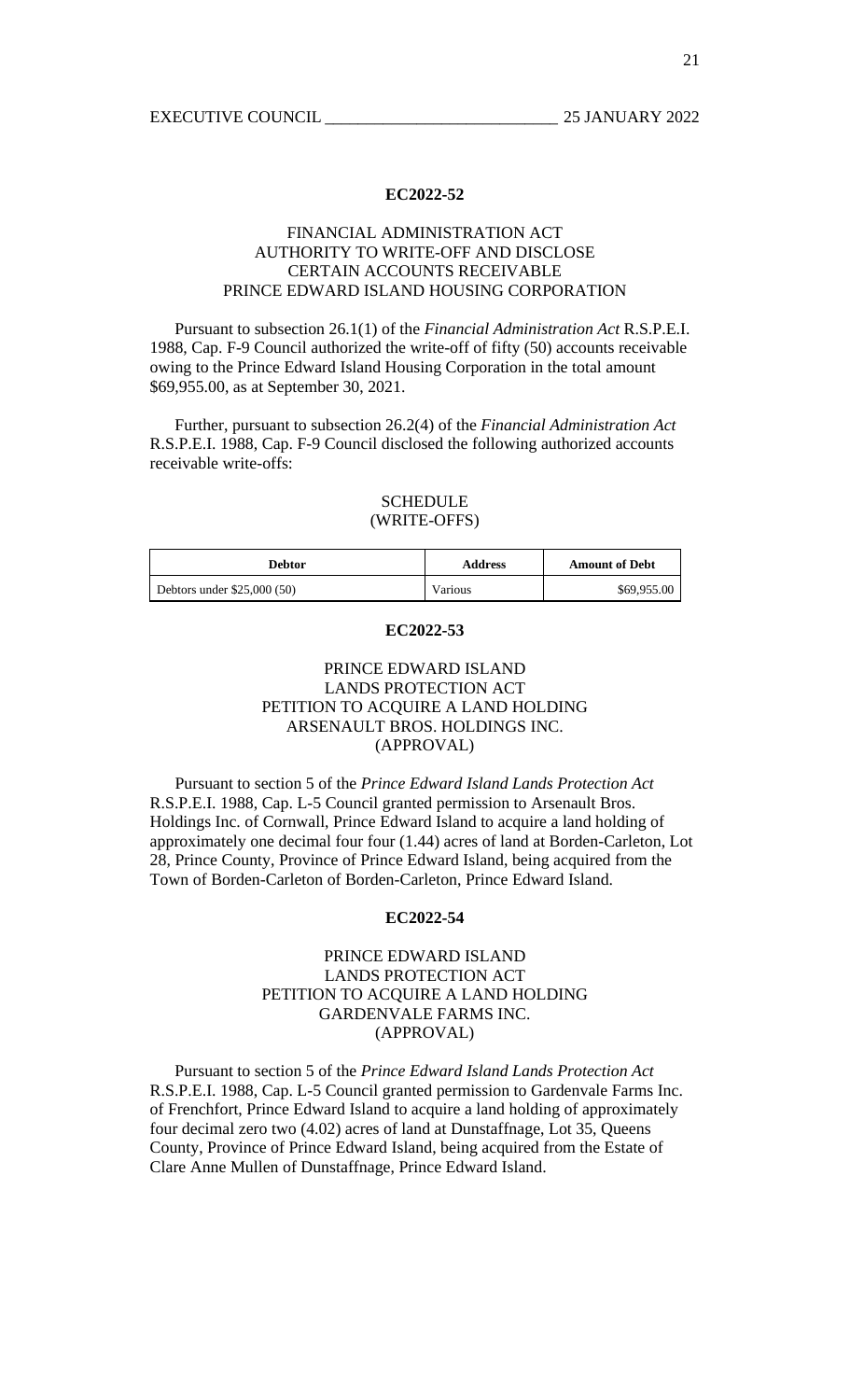## PRINCE EDWARD ISLAND LANDS PROTECTION ACT PETITION TO ACQUIRE A LAND HOLDING HATTON FARMS INC. (APPROVAL)

 Pursuant to section 5 and section 9 of the *Prince Edward Island Lands Protection Act* R.S.P.E.I. 1988, Cap. L-5 Council granted permission to Hatton Farms Inc. of Morell, Prince Edward Island to acquire a land holding of approximately fifty (50) acres of land at Corraville, Lot 53, Kings County, Province of Prince Edward Island, being acquired from A.J. Maintenance Ltd. of Charlottetown, Prince Edward Island PROVIDED THAT the said real property is identified for non-development use pursuant to the Land Identification Regulations (EC606/95) made under the said Act.

#### **EC2022-56**

# PRINCE EDWARD ISLAND LANDS PROTECTION ACT PETITION TO ACQUIRE A LAND HOLDING HOLLAND COLLEGE (APPROVAL)

 Pursuant to section 5 of the *Prince Edward Island Lands Protection Act* R.S.P.E.I. 1988, Cap. L-5 Council granted permission to Holland College of Charlottetown, Prince Edward Island to acquire a land holding of approximately three decimal four seven (3.47) acres of land at Georgetown, Kings County, Province of Prince Edward Island, being acquired from Active Communities Incorporated of Montague, Prince Edward Island.

#### **EC2022-57**

# PRINCE EDWARD ISLAND LANDS PROTECTION ACT PETITION TO ACQUIRE A LAND HOLDING HOLLAND COLLEGE (APPROVAL)

 Pursuant to section 5 of the *Prince Edward Island Lands Protection Act* R.S.P.E.I. 1988, Cap. L-5 Council granted permission to Holland College of Charlottetown, Prince Edward Island to acquire a land holding of approximately eleven decimal four one (11.41) acres of land at Summerside, Lot 17, Prince County, Province of Prince Edward Island, being acquired from PricewaterhouseCoopers Inc. of Halifax, Nova Scotia.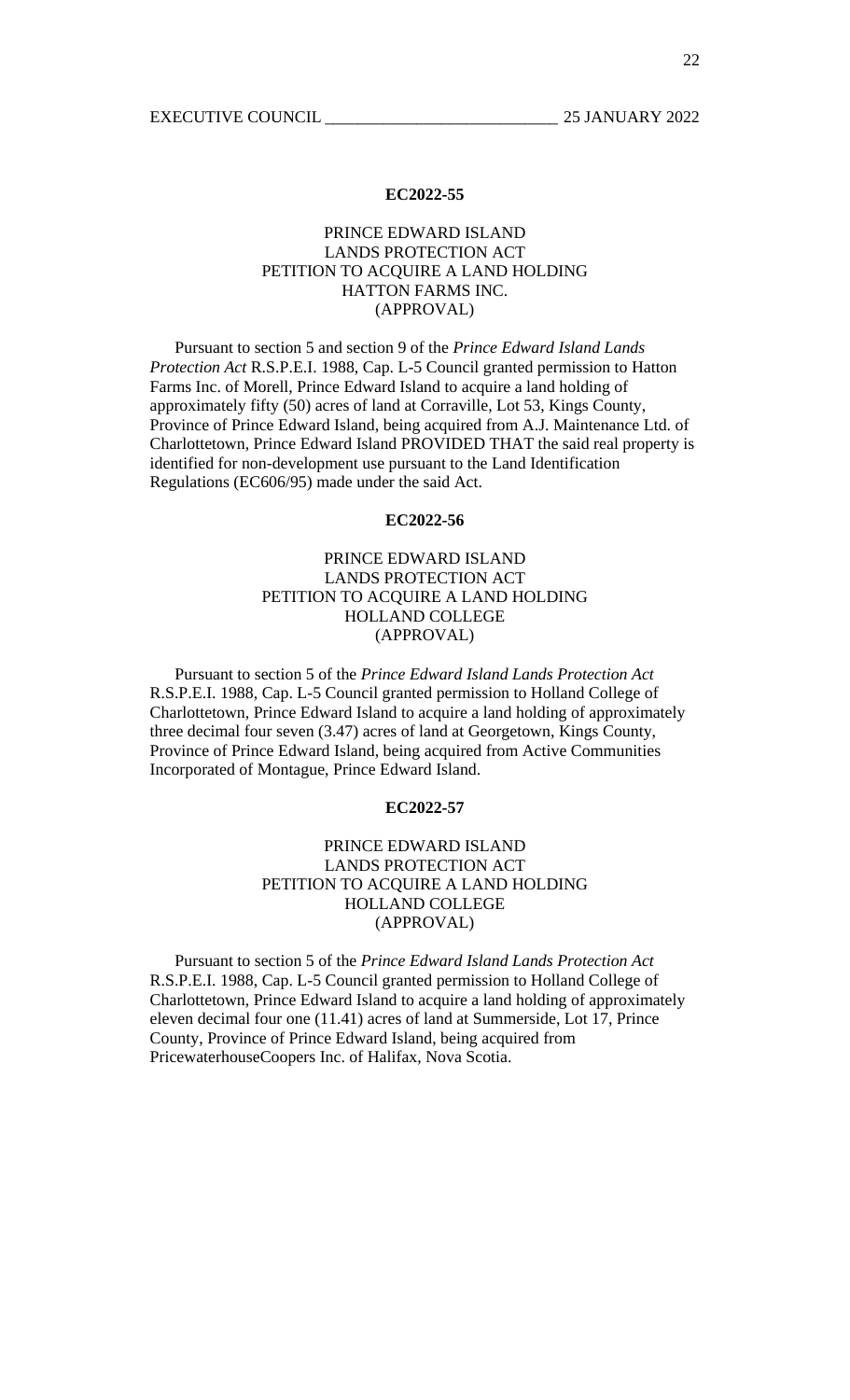# PRINCE EDWARD ISLAND LANDS PROTECTION ACT PETITION TO ACQUIRE A LAND HOLDING ISLAND TIME DEVELOPMENT CORP. (DENIAL)

 Council, having under consideration an application (#C8569) for acquisition of a land holding under authority of section 5 of the *Prince Edward Island Lands Protection Act* R.S.P.E.I. 1988, Cap L-5, denied permission to Island Time Development Corp. of Charlottetown, Prince Edward Island to acquire a land holding of approximately fifty-one decimal eight two (51.82) acres of land at Mount Mellick, Lot 50, Queens County, currently owned by 100515 P.E.I. Inc. of Stratford, Prince Edward Island.

### **EC2022-59**

# PRINCE EDWARD ISLAND LANDS PROTECTION ACT PETITION TO ACQUIRE A LAND HOLDING MK DESIGNER HOMES INC. (APPROVAL)

 Pursuant to section 5 of the *Prince Edward Island Lands Protection Act* R.S.P.E.I. 1988, Cap. L-5 Council granted permission to MK Designer Homes Inc. of Summerside, Prince Edward Island to acquire a land holding of approximately six (6) acres of land at Maximeville, Lot 15, Prince County, Province of Prince Edward Island, being acquired from Rose Gilleo of Stratford, Connecticut.

#### **EC2022-60**

# PRINCE EDWARD ISLAND LANDS PROTECTION ACT PETITION TO ACQUIRE A LAND HOLDING MARWOOD PROPERTIES INC. (APPROVAL)

 Pursuant to section 5 of the *Prince Edward Island Lands Protection Act* R.S.P.E.I. 1988, Cap. L-5 Council granted permission to Marwood Properties Inc. of Brudenell, Prince Edward Island to acquire a land holding of approximately seven decimal three (7.3) acres of land at Annandale, Lot 56, Kings County, Province of Prince Edward Island, being acquired from Martinus Rose of Brudenell, Prince Edward Island.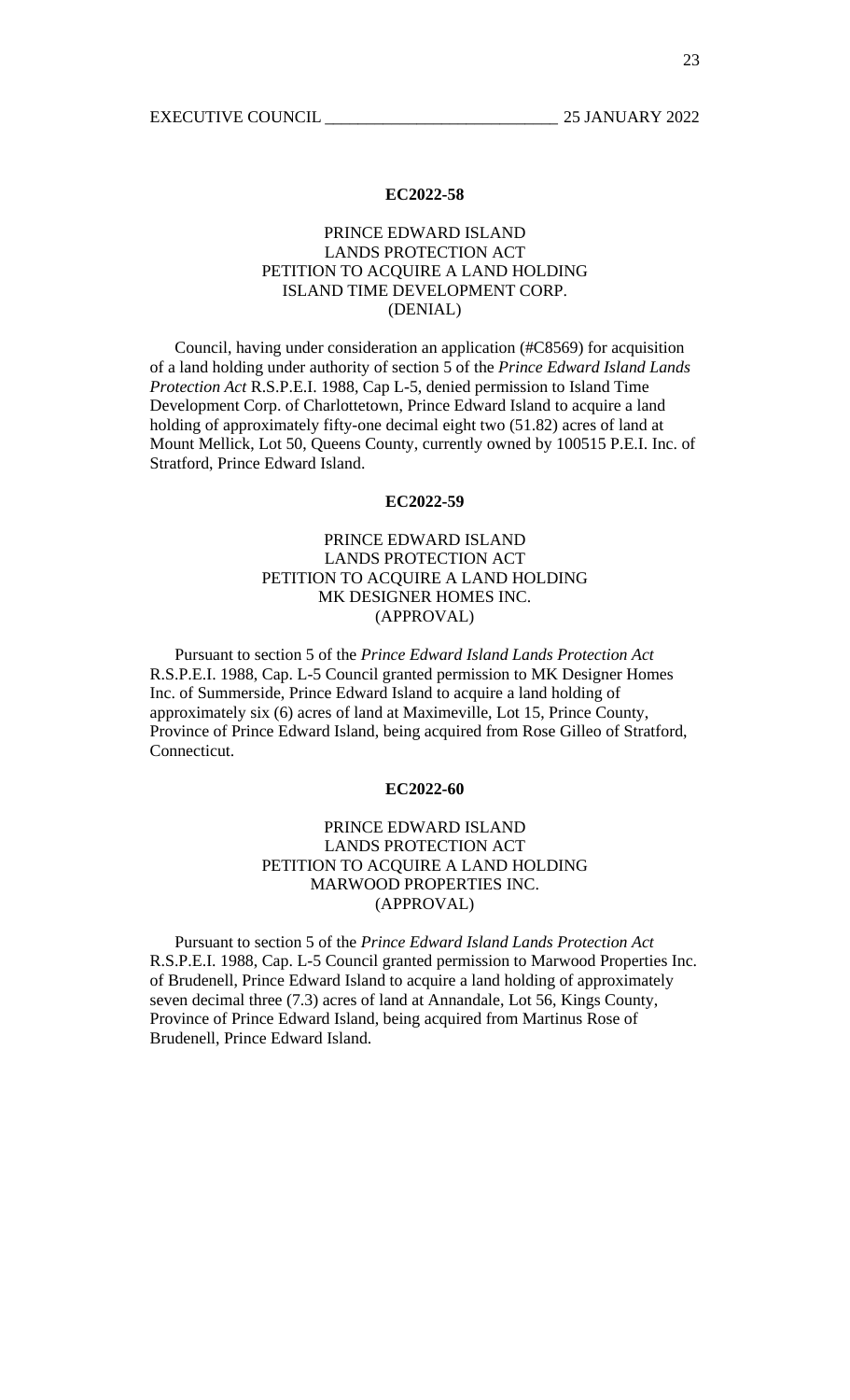# PRINCE EDWARD ISLAND LANDS PROTECTION ACT PETITION TO ACQUIRE A LAND HOLDING NATURE CONSERVANCY OF CANADA (APPROVAL)

 Pursuant to section 5 and section 9 of the *Prince Edward Island Lands Protection Act* R.S.P.E.I. 1988, Cap. L-5 Council granted permission to Nature Conservancy of Canada of Toronto, Ontario to acquire a land holding of approximately two hundred and eleven (211) acres of land at Oultons Island, Lot 5, Prince County, Province of Prince Edward Island, being acquired from Islands East Ltd. of Vancouver, British Columbia PROVIDED THAT the said real property is identified for non-development use pursuant to the Land Identification Regulations (EC606/95) made under the said Act.

#### **EC2022-62**

# PRINCE EDWARD ISLAND LANDS PROTECTION ACT PETITION TO ACQUIRE A LAND HOLDING ROLLO BAY METAL WORKS INC. (APPROVAL)

 Pursuant to section 5 of the *Prince Edward Island Lands Protection Act* R.S.P.E.I. 1988, Cap. L-5 Council granted permission to Rollo Bay Metal Works Inc. of St. Margarets, Prince Edward Island to acquire a land holding of approximately two decimal one seven (2.17) acres of land at Rollo Bay, Lot 44, Kings County, Province of Prince Edward Island, being acquired from Burke's Custom Metal Works Inc. of Rollo Bay, Prince Edward Island.

#### **EC2022-63**

# PRINCE EDWARD ISLAND LANDS PROTECTION ACT PETITION TO ACQUIRE A LAND HOLDING THE GRAY GROUP INC. (APPROVAL)

 Pursuant to section 5 of the *Prince Edward Island Lands Protection Act* R.S.P.E.I. 1988, Cap. L-5 Council granted permission to The Gray Group Inc. of Charlottetown, Prince Edward Island to acquire a land holding of approximately one decimal eight four (1.84) acres of land at Charlottetown, Queens County, Province of Prince Edward Island, being acquired from 102241 P.E.I. Inc. of Charlottetown, Prince Edward Island.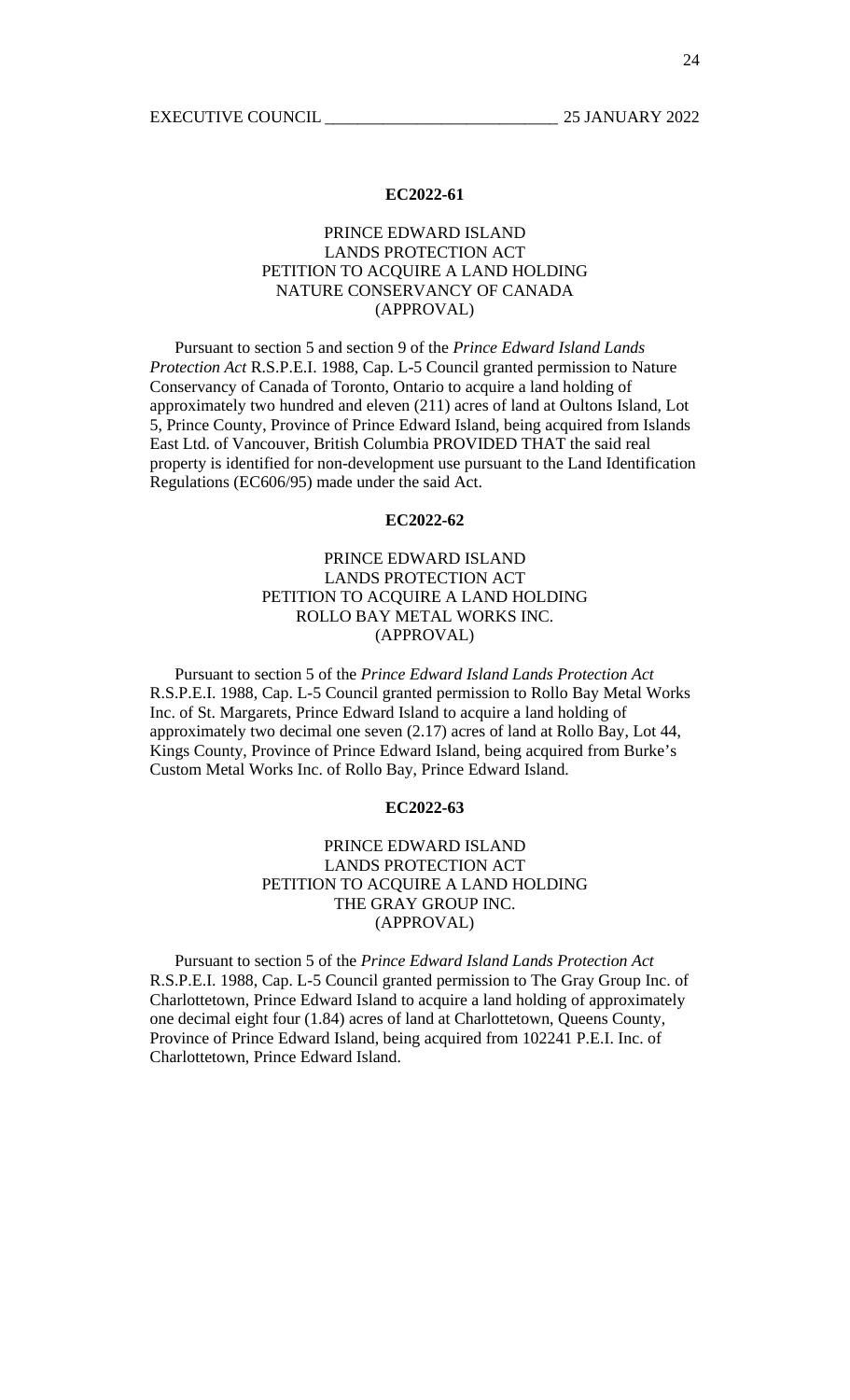## PRINCE EDWARD ISLAND LANDS PROTECTION ACT PETITION TO ACQUIRE A LAND HOLDING ZJZ ENTERPRISES LTD. (APPROVAL)

 Pursuant to section 5 and section 9 of the *Prince Edward Island Lands Protection Act* R.S.P.E.I. 1988, Cap. L-5 Council granted permission to ZJZ Enterprises Ltd. of Stratford, Prince Edward Island to acquire a land holding of approximately five decimal four eight (5.48) acres of land at Mermaid, Lot 48, Queens County, Province of Prince Edward Island, being acquired from Concord Properties Ltd. of Charlottetown, Prince Edward Island PROVIDED THAT the said real property is identified for non-development use pursuant to the Land Identification Regulations (EC606/95) made under the said Act.

### **EC2022-65**

# PRINCE EDWARD ISLAND LANDS PROTECTION ACT PETITION TO ACQUIRE A LAND HOLDING DAVID BROOKS AND MEGAN BROOKS (APPROVAL)

 Pursuant to section 4 and section 9 of the *Prince Edward Island Lands Protection Act* R.S.P.E.I. 1988, Cap. L-5 Council granted permission to David Brooks and Megan Brooks, both of Guelph, Ontario to acquire a land holding of approximately ten decimal seven two (10.72) acres of land at Central Lot 16, Lot 16, Prince County, Province of Prince Edward Island, being acquired from Thomas Stefan Wegener and Yvonne Emily Garthe, both of Schaffhausen, Switzerland PROVIDED THAT the said real property is identified for non-development use pursuant to the Land Identification Regulations (EC606/95) made under the said Act.

### **EC2022-66**

# PRINCE EDWARD ISLAND LANDS PROTECTION ACT PETITION TO ACQUIRE A LAND HOLDING EVELENE BRUNER (DENIAL)

 Council, having under consideration an application (#N6250) for acquisition of a land holding under authority of section 4 of the *Prince Edward Island Lands Protection Act* R.S.P.E.I. 1988, Cap L-5, denied permission to Evelene Bruner of Pefferlaw, Ontario to acquire a land holding of approximately fifty-three (53) acres of land at West Point, Lot 8, Prince County, currently owned by 102058 P.E.I. Inc. of Richmond, Prince Edward Island.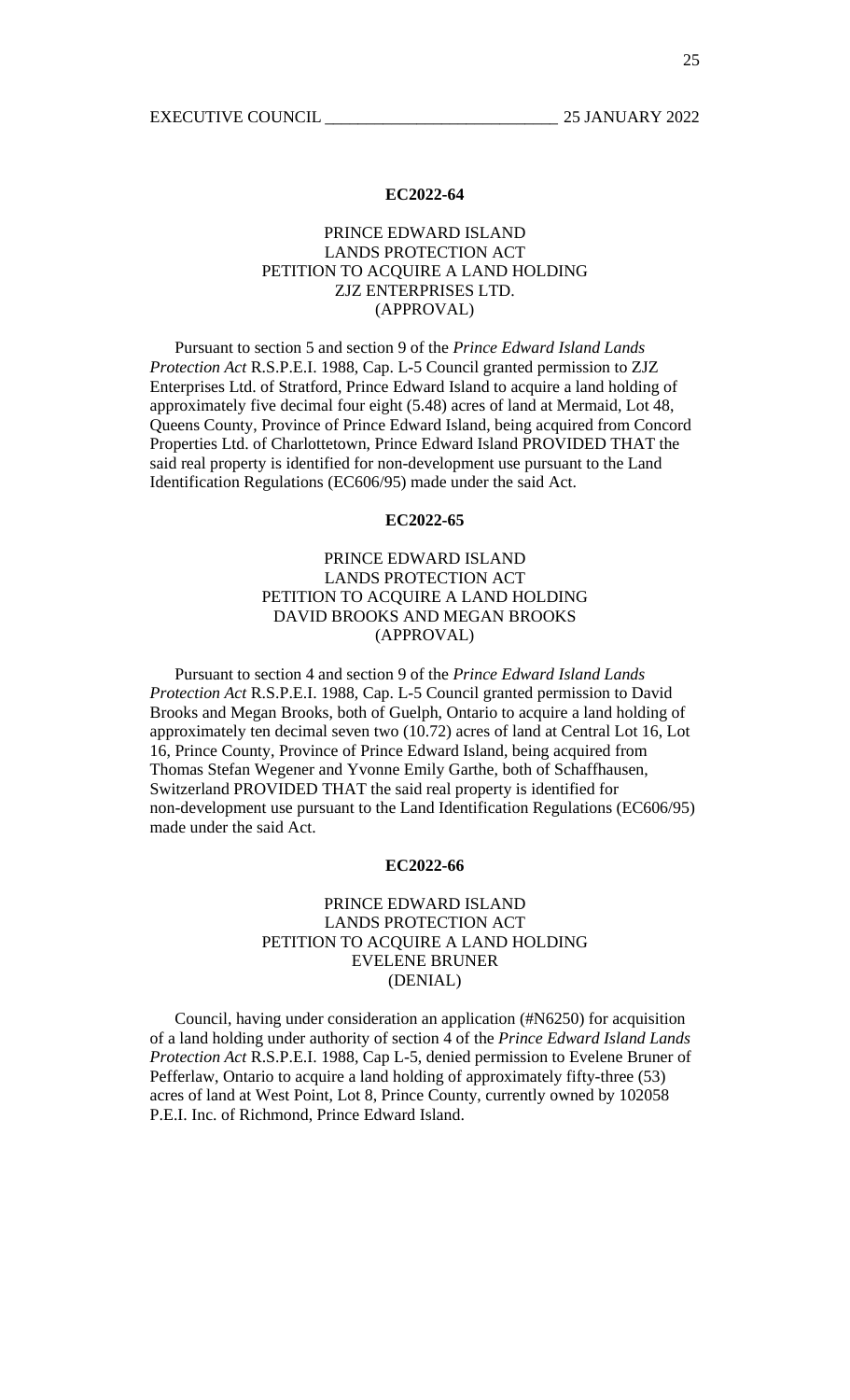# PRINCE EDWARD ISLAND LANDS PROTECTION ACT PETITION TO ACQUIRE A LAND HOLDING MARILYN CLARK (DENIAL)

 Council, having under consideration an application (#N6244) for acquisition of a land holding under authority of section 4 of the *Prince Edward Island Lands Protection Act* R.S.P.E.I. 1988, Cap L-5, denied permission to Marilyn Clark of Halifax, Nova Scotia to acquire an interest in a land holding of approximately fifty-one decimal eight two (51.82) acres of land at Mount Mellick, Lot 50, Queens County, currently owned by 100515 P.E.I. Inc. of Stratford, Prince Edward Island.

#### **EC2022-68**

# PRINCE EDWARD ISLAND LANDS PROTECTION ACT PETITION TO ACQUIRE A LAND HOLDING JANET TERMORSHUIZEN (APPROVAL)

 Pursuant to section 4 of the *Prince Edward Island Lands Protection Act* R.S.P.E.I. 1988, Cap. L-5 Council granted permission to Janet Termorshuizen of Crapaud, Prince Edward Island to acquire a land holding of approximately zero decimal six two (0.62) of an acre of land at Hampton, Lot 29, Queens County, Province of Prince Edward Island, being acquired from Bruce Hickey of Summerside, Prince Edward Island.

#### **EC2022-69**

# PRINCE EDWARD ISLAND LANDS PROTECTION ACT PROPERTY NO. 812891, LOT 41, KINGS COUNTY IDENTIFICATION FOR NON-DEVELOPMENT USE AMENDMENT

 Pursuant to subsection 9(2) of the *Prince Edward Island Lands Protection Act* R.S.P.E.I. 1988, Cap. L-5, Council amended the condition of non-development use made pursuant to section 2 of the Land Identification Regulations (EC606/95) in respect of approximately fifty-three decimal zero seven (53.07) acres of land, being Provincial Property No. 812891 located at Five Houses, Lot 41, Kings County, Prince Edward Island and currently owned by MacAulay Farms Inc. of Chepstow, Prince Edward Island.

 Council noted that this amendment will enable subdivision of a parcel of land of approximately one decimal two four (1.24) acres for residential use and determined that following subdivision, identification for non-development use shall continue to apply to the remaining land.

This Order-in-Council comes into force on January 25, 2022.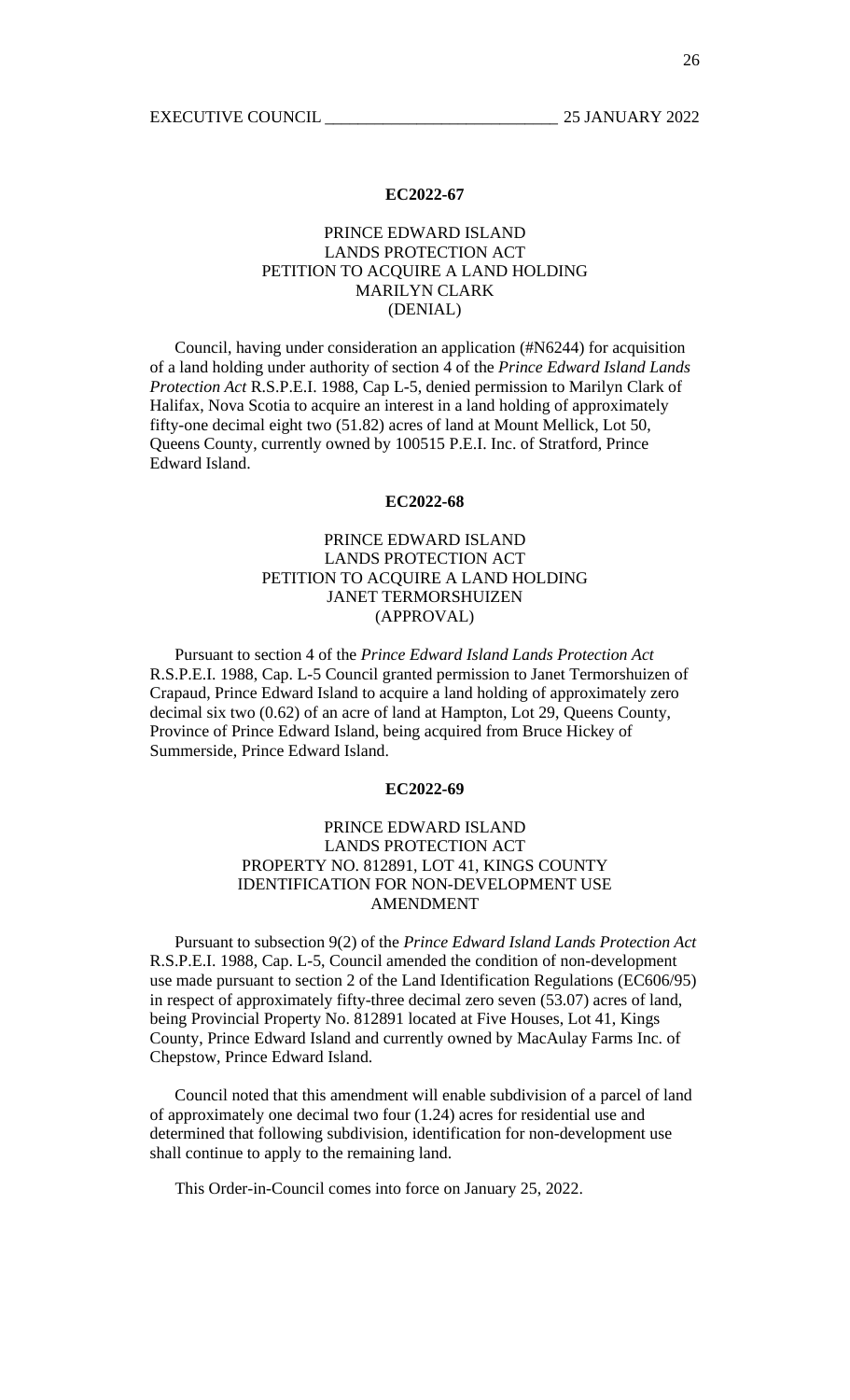# PRINCE EDWARD ISLAND LANDS PROTECTION ACT PROPERTY NO. 1078849, LOT 35, QUEENS COUNTY SUBDIVISION RESTRICTION AMENDMENT

 Pursuant to subsection 9(2) of the *Prince Edward Island Lands Protection Act* R.S.P.E.I. 1988, Cap. L-5, Council amended the condition prohibiting subdivision in respect of approximately five decimal eight four (5.84) acres of land, being Provincial Property No. 1078849 located at Grand Tracadie, Lot 35, Queens County, Prince Edward Island and currently owned by JoyHaus Inc. of York, Prince Edward Island.

 Council noted that this amendment will enable subdivision of one lot of approximately one decimal two (1.2) acres for residential use and determined that following the subdivision, the subdivision restriction shall continue to apply to the remaining land.

This Order-in-Council comes into force on January 25, 2022.

### **EC2022-71**

# PRINCE EDWARD ISLAND LANDS PROTECTION ACT PROPERTY NO. 435867, KINGS COUNTY IDENTIFICATION FOR NON-DEVELOPMENT USE AMENDMENT

 Pursuant to subsection 9(2) of the *Prince Edward Island Lands Protection Act* R.S.P.E.I. 1988, Cap. L-5, Council amended the condition of non-development use made pursuant to section 2 of the Land Identification Regulations (EC606/95) in respect of approximately thirty-seven (37) acres of land, being Provincial Property No. 435867 located at Georgetown, Kings County, Prince Edward Island and currently owned by Walsh Farms Ltd. of Georgetown, Prince Edward Island.

 Council noted that this amendment will enable subdivision of seven decimal zero five (7.05) acres from the parent parcel of land into two (2) lots, one lot of approximately one decimal zero five (1.05) acres for residential use and the other of approximately six (6) acres for agricultural use. Further Council determined that following subdivision, identification for non-development use shall continue to apply to the six (6) acre lot and to the remaining land.

This Order-in-Council comes into force on January 25, 2022.

#### **EC2022-72**

### PUBLIC HEALTH ACT CONTINUATION OF DECLARATION STATE OF PUBLIC HEALTH EMERGENCY

WHEREAS a state of public health emergency was declared in Prince Edward Island on March 16, 2020, pursuant to Order-in-Council EC2020-174; and continued on April 15, 2020 by Order-in-Council EC2020-254; on May 15, 2020 by Order-in-Council EC2020-305; and on June 15, 2020 by Order-in-Council EC2020-350; on July 15, 2020 by Order-in-Council EC2020-435; on August 14,